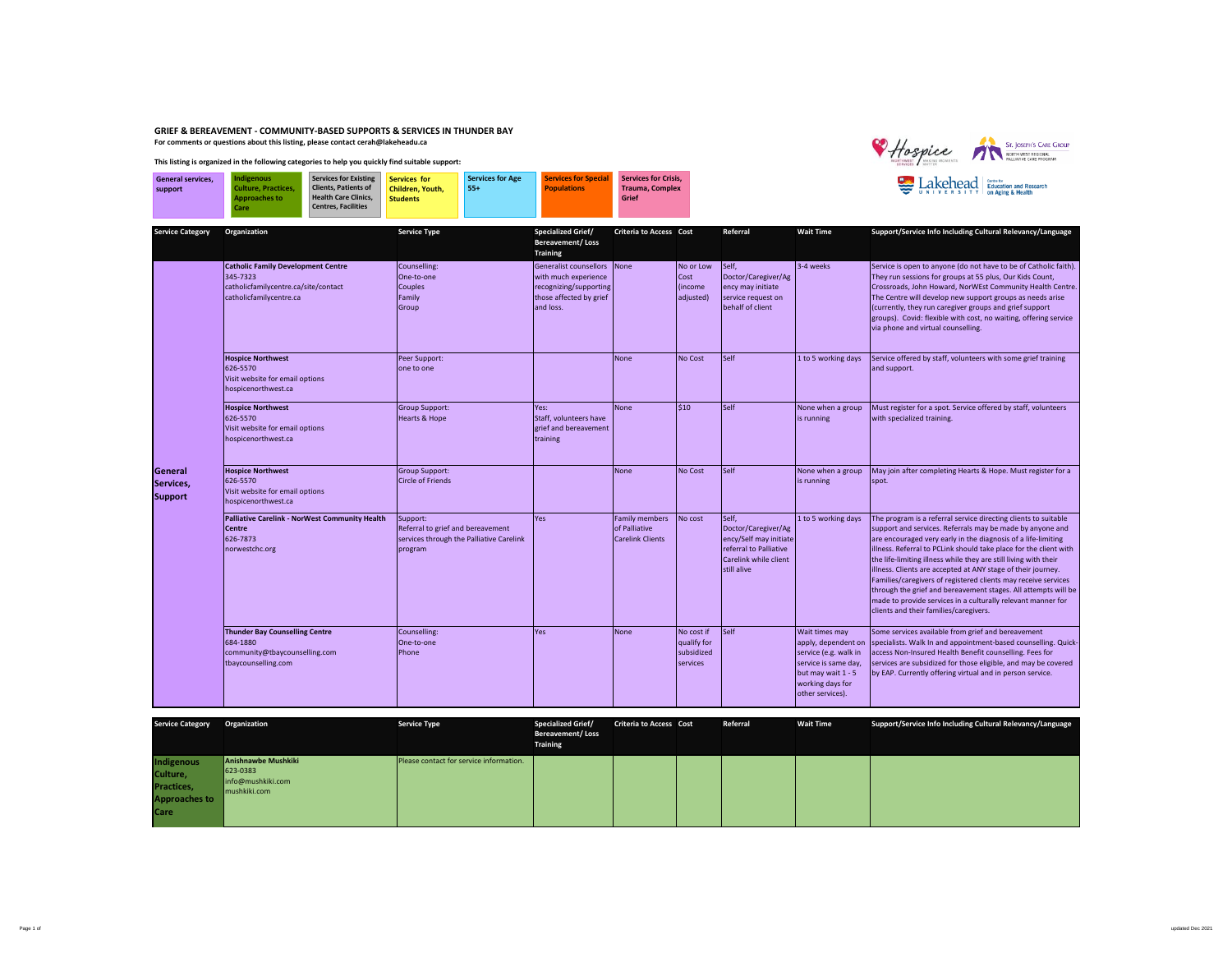| <b>Service Category</b>                                              | Organization                                                                                                                                                       | <b>Service Type</b>                                                                                                                                                                                                                                                                          | <b>Specialized Grief/</b><br><b>Bereavement/Loss</b><br><b>Training</b> | <b>Criteria to Access Cost</b>                                                                                                                                              |         | Referral                                                                                                                                                       | <b>Wait Time</b>                                        | Support/Service Info Including Cultural Relevancy/Language                                                                                                                                                                                                                                                                                                                                                                                                                                                                                                                                                                               |
|----------------------------------------------------------------------|--------------------------------------------------------------------------------------------------------------------------------------------------------------------|----------------------------------------------------------------------------------------------------------------------------------------------------------------------------------------------------------------------------------------------------------------------------------------------|-------------------------------------------------------------------------|-----------------------------------------------------------------------------------------------------------------------------------------------------------------------------|---------|----------------------------------------------------------------------------------------------------------------------------------------------------------------|---------------------------------------------------------|------------------------------------------------------------------------------------------------------------------------------------------------------------------------------------------------------------------------------------------------------------------------------------------------------------------------------------------------------------------------------------------------------------------------------------------------------------------------------------------------------------------------------------------------------------------------------------------------------------------------------------------|
|                                                                      | <b>Beendigen</b><br>344-9579 Ext. 1600<br>beendigen.com                                                                                                            | Support:<br><b>Referral for Grief Counselling</b><br>Group support                                                                                                                                                                                                                           |                                                                         | Women age 16<br>and over                                                                                                                                                    | No cost | Self                                                                                                                                                           | 1 - 5 working days                                      | Weekly education and support group and circle provided with<br>this service. Services provided by elder who utilizes holistic<br>aboriginal healing approach to counselling. Elders, Culture,<br>and Residential School Experience is discussed for Aboriginal<br>women still grieving their losses.                                                                                                                                                                                                                                                                                                                                     |
|                                                                      | <b>Dilico Anishinabek Family Care</b><br>623-8511<br>dilico.com                                                                                                    | Social Work & Cultural Services:<br>one to one<br>phone<br>virtual                                                                                                                                                                                                                           |                                                                         | None                                                                                                                                                                        | No cost | Self,<br>Doctor/Caregiver/Ag<br>ency may initiate<br>service request on<br>behalf of client                                                                    | 1 to 5 working days                                     | Some services available in client's language. Contact Dilico<br>Anishinawbek Family Care for more information.                                                                                                                                                                                                                                                                                                                                                                                                                                                                                                                           |
|                                                                      | <b>Ontario Native Women's Association - Mental</b><br><b>Health &amp; Addiction Program</b><br>623-3442<br>1-800-667-0816<br>reception@onwa.ca<br>onwa.ca          | Counselling, Support:<br>Land-Based Therapy<br>Traditional counselling<br>Access to Elders & Healers<br><b>Traditional Healing &amp; Ceremony</b><br><b>Sharing/Healing circles</b><br><b>Grief Services</b><br><b>Addictions</b><br>Referrals to internal/external supports<br>and services | Yes                                                                     | Clients of ONWA,<br><b>Familiy Members</b><br>of Clients.<br>Members of<br><b>General Public of</b><br>Indigenous<br>Ancestry<br>(regardless of<br>status or locality)      | No cost | Self, Agency or<br>organization referral<br>may initiate service<br>request on behalf of<br>client                                                             | 1 to 5 working days                                     | The Mental Health & Addiction program provides access to<br>culture and ceremony through land-based therapy, traditional<br>practices and teachings, and Elders and Traditional Healers.<br>Trauma-informed, holistic approach using wrap around<br>services in the delivery of mental health, addiction, aftercare,<br>case management, and counselling services. Services offered<br>to Indigenous women and their families regardless of their<br>status or locality. Support is provided a variety of ways:<br>through workshops, healing camps, groups, one-to-one, etc.<br>Approaches may vary.                                    |
| Indigenous<br>Culture,<br>Practices,<br><b>Approaches to</b><br>Care | <b>Ontario Native Women's Association - Mental</b><br><b>Health &amp; Addiction Program</b><br>623-3442<br>1-800-667-0816<br>reception@onwa.ca<br>onwa.ca          | Counselling, Support:<br>Land-Based Therapy<br><b>Traditional counselling</b><br>Access to Elders & Healers<br><b>Traditional Healing &amp; Ceremony</b><br><b>Sharing/Healing circles</b><br><b>Grief Services</b><br>Addictions<br>Referrals to internal/external supports<br>and services | Yes                                                                     | Clients of ONWA.<br><b>Familiy Members</b><br>of Clients,<br><b>Members</b> of<br><b>General Public of</b><br>Indigenous<br>ancestry<br>regardless of<br>status or locality | No cost | Self, Agency or<br>organization referral<br>may initiate service<br>request on behalf of<br>client                                                             | 1 to 5 working days                                     | The Missing and Murdered Indigenous Women and Family<br>Support program provides access to culture and ceremony<br>through land-based therapy, traditional practices and<br>teachings, and Elders and Traditional Healers. Trauma-<br>informed, holistic approach using wrap around services in the<br>delivery of mental health, addiction, aftercare, case<br>management, and counselling services. Services offered to<br>Indigenous women and their families regardless of their status<br>or locality. Support is provided a variety of ways: through<br>workshops, healing camps, groups, one-to-one, etc.<br>Approaches may vary. |
|                                                                      | <b>Talk 4 Healing</b><br>1-855-554-HEAL<br>talk4healing.com                                                                                                        | Please contact for service information.                                                                                                                                                                                                                                                      |                                                                         |                                                                                                                                                                             |         |                                                                                                                                                                |                                                         |                                                                                                                                                                                                                                                                                                                                                                                                                                                                                                                                                                                                                                          |
|                                                                      | Thunder Bay Indigenous Friendship Centre<br>Victim Advocate Caseworker Program<br>345-5840, ext. 9095<br>tbifc.ca                                                  | <b>Group Support:</b><br><b>Healing Our Hearts Program</b>                                                                                                                                                                                                                                   | Yes                                                                     | None                                                                                                                                                                        | No cost | Self, Crowns,<br>Defence Counsel,<br>Duty Counsel, Police,<br>and internal and<br>external service<br>providers may make<br>a referral on behalf<br>of client. | Wait time depends<br>on start up of the<br>ext session. | Program is group work with an Indigenous cultural<br>component. 6 to 8 sessions. Grief and loss groups run 3 to 4<br>times a year. Call for information on the next session. Can<br>provide one-to-one peer support for those who have<br>experienced grief/loss due to trauma, abandonment, failed<br>relationships, victims of violence, domestic violence and<br>of crime. Will make referrals for professional services.<br>Traditional healing or cultural teachings can be available upon                                                                                                                                          |
|                                                                      | Thunder Bay Indigenous Friendship Centre<br><b>Victim Advocate Caseworker Program</b><br>345-5840, ext. 9095<br>Visit website for email contact method<br>tbifc.ca | Support:<br>One-to-one peer support                                                                                                                                                                                                                                                          | Yes                                                                     | <b>None</b>                                                                                                                                                                 | No cost | Self, Crowns,<br>Defence Counsel.<br>Duty Counsel, and<br>internal and external<br>service<br>providers may make<br>a referral on behalf                       | 1 to 2 working days.<br>mmediate if in a<br>crisis.     | Can provide one-to-one peer support counselling for those<br>who have experienced grief/loss due to trauma,<br>abandonment, failed relationships, victims of violence,<br>domestic violence and of crime. Will make referrals for<br>professional services. Traditional healing or cultural teachings<br>can be available upon request.                                                                                                                                                                                                                                                                                                  |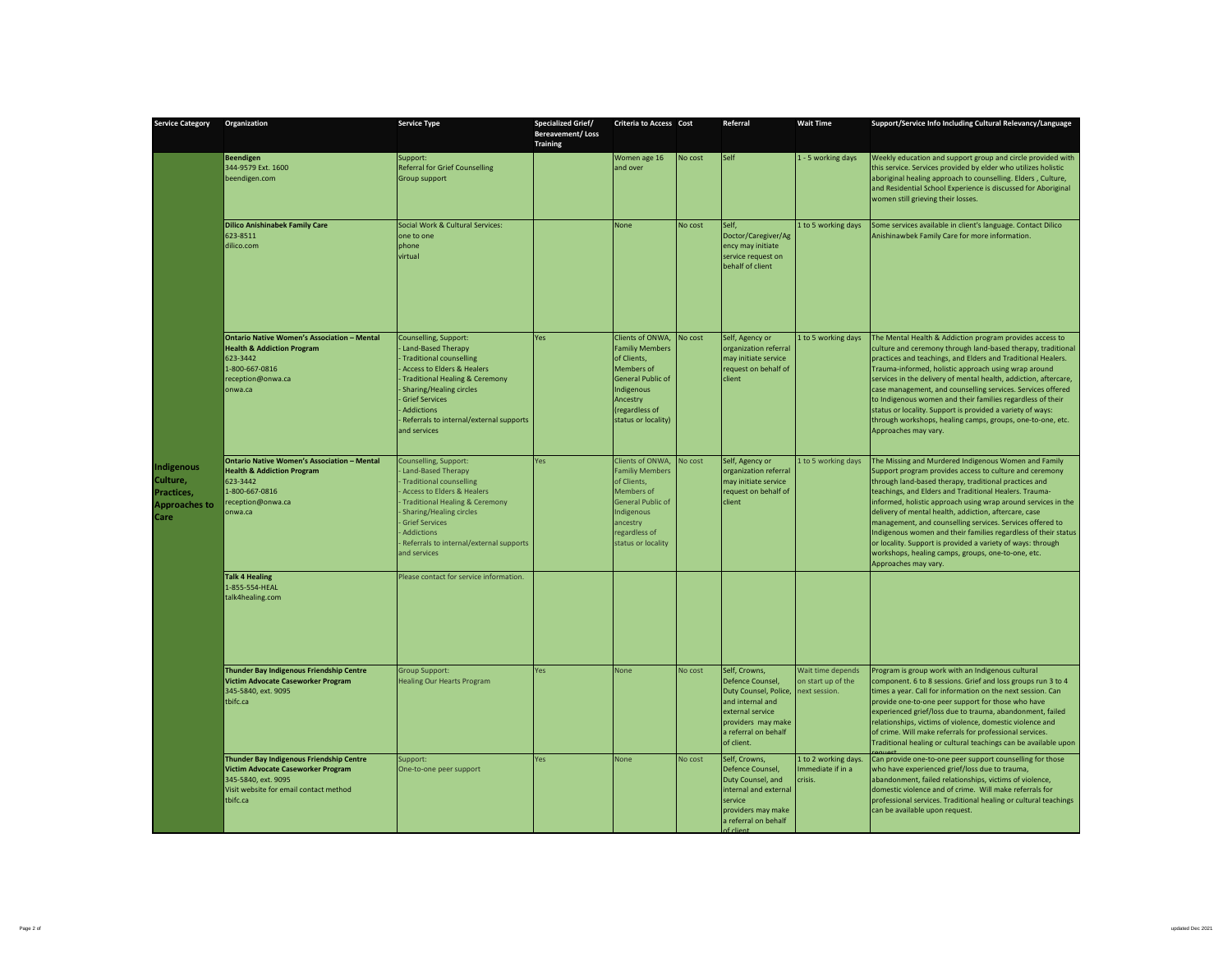| <b>Service Category</b>                                                                                                                      | Organization                                                                                                                                                                                                       | <b>Service Type</b>                                                                                                                                        | <b>Specialized Grief/</b><br><b>Bereavement/Loss</b><br><b>Training</b> | <b>Criteria to Access Cost</b>                                                           |                | Referral                                                                                                                         | <b>Wait Time</b>                                                               | Support/Service Info Including Cultural Relevancy/Language                                                                                                                                                                                                                                                                                                                                                                                                                                                                                                                                                         |
|----------------------------------------------------------------------------------------------------------------------------------------------|--------------------------------------------------------------------------------------------------------------------------------------------------------------------------------------------------------------------|------------------------------------------------------------------------------------------------------------------------------------------------------------|-------------------------------------------------------------------------|------------------------------------------------------------------------------------------|----------------|----------------------------------------------------------------------------------------------------------------------------------|--------------------------------------------------------------------------------|--------------------------------------------------------------------------------------------------------------------------------------------------------------------------------------------------------------------------------------------------------------------------------------------------------------------------------------------------------------------------------------------------------------------------------------------------------------------------------------------------------------------------------------------------------------------------------------------------------------------|
|                                                                                                                                              | Family Health Team - Fort William<br>626-1233<br>fortwilliamfhn.ca                                                                                                                                                 | Counselling:<br>one to one                                                                                                                                 |                                                                         | Clients of FWFHT                                                                         | No cost        | Doctor                                                                                                                           | 6 - 8 weeks                                                                    |                                                                                                                                                                                                                                                                                                                                                                                                                                                                                                                                                                                                                    |
| <b>Services for</b><br><b>Existing Clients,</b><br><b>Patients of</b><br><b>Health Care</b><br><b>Clinics, Centres,</b><br><b>Facilities</b> | Family Health Team - Harbourview Clinic: Mental<br><b>Health Team</b><br>346-1240<br>info@hfht.ca<br>hfht.ca                                                                                                       | Social work support:<br>Grief Recovery Method (one to one,<br>group)<br>SUSPENDED DURING COVID 19<br>RESTRICTIONS. Please call for updates<br>on services. | Yes:<br><b>Grief Recovery Method</b>                                    | Clients of HFHT                                                                          | No cost        | Doctor or Nurse<br>Practitioner of clinic                                                                                        | more than 10<br>working days                                                   | This grief support is not available during Covid<br>outbreak/restrictions. At this time, social workers will only<br>provide short term, brief intervention for grief/bereavement<br>and direct clients to other appropriate services in the<br>community once they have assessed the client. Please contact<br>clinic for updates on the resumption of regular grief support<br>services using the Grief Recovery Method.                                                                                                                                                                                         |
|                                                                                                                                              | Family Health Team - Port Arthur<br>346-1000                                                                                                                                                                       | Social work/therapist support.                                                                                                                             |                                                                         | <b>Clients of PAFHT</b>                                                                  | No cost        | Doctor or Nurse<br>Practitioner of clinic                                                                                        | $1$ to $5$<br>approx. 5 working<br>days but sooner<br>depending on<br>urgency) | Social work/therapy support offered to clients of clinic who<br>are referred by the clinic's physician or nurse practitioner.<br>Services are offered through a partnership with Norwest<br>Health Centre (Team Care).                                                                                                                                                                                                                                                                                                                                                                                             |
|                                                                                                                                              | St. Joseph's Hospital:<br><b>Hospice Unit</b><br>343-2431 (must request 4th floor hospice unit<br>social worker)<br>speard@tbh.net<br>(Deborah Spear, current 4th floor hospice unit<br>social worker)<br>sjcg.net | <b>Grief Counselling</b>                                                                                                                                   | Yes                                                                     | Anyone who has<br>had a loved one<br>die on the 4th<br>floor of St.<br>Joseph's Hospital | <b>No Cost</b> | Self:<br>Must directly contact<br>hospice unit social<br>worker to determine<br>eligibility for the grief<br>counselling service | 1 to 10 working days                                                           | Grief counselling for anyone who had a family member die on<br>the 4th floor of St. Joseph's Hospital. Individuals must directly<br>contact the 4th floor hospice unit social worker to make<br>arrangements to access this service. Services to support<br>cultural and language needs available upon request.                                                                                                                                                                                                                                                                                                    |
|                                                                                                                                              | St. Joseph's Hospital: Spiritual Care<br>343-2431 (ask for spiritual care, ext. 2638)<br>sicg@tbh.net<br>sjcg.net                                                                                                  | Counselling/Grief Support:<br>One-to-one (in person or on the phone)                                                                                       | Yes                                                                     | SJCG Patients.<br><b>Family Members</b><br>of SJCG's Patients                            | No Cost        | Self, Doctor, SJCG<br>staff, family may<br>initiate service<br>request on behalf of<br>SJCG client                               | 1 to 5 working days                                                            | Translator can be requested for language needs.                                                                                                                                                                                                                                                                                                                                                                                                                                                                                                                                                                    |
|                                                                                                                                              | St. Joseph's Care Group: Mental Health Outpatient Complex Grief Support, Counselling:<br>Program<br>(Vicville site)<br>624-3400<br>sjcg.net                                                                        | One-to-one<br>Group                                                                                                                                        | Yes                                                                     | <b>Adult Patients</b><br>$(16 + \text{years})$                                           | No Cost        | Doctor (using Access<br>Point Northwest)                                                                                         | More than 10<br>working days<br>(approx. 6 months)                             | Group support through an 8 week treatment group for clients<br>who may be dealing with atypical or<br>prolonged grief (e.g., grief to a suicide, persistent depression<br>as a result of a loss). All clients must go through a welcome<br>workshop before going on to complete a treatment plan. Only<br>the client is able to access service (family services are not<br>offered). This program also provides counselling on a case by<br>case basis for trauma, depression, etc. that may be connected<br>to a loss. Clients experiencing typical grief are referred to<br>community organizations for support. |
|                                                                                                                                              | Thunder Bay Regional Health Sciences Centre:<br>Spiritual Care & Psychotherapy<br>684-6236<br>laitinel@tbh.net, tbrhsc@tbh.net<br>tbrhsc.net                                                                       | Counselling:<br>One to one                                                                                                                                 | Yes                                                                     | npatients                                                                                | No cost        | Self, Doctor, Health<br>Care Provider<br>working in the<br>hospital may initiate<br>service request on<br>behalf of client       | 0 to 1 working day                                                             | Patients may self refer, a physician may refer, or a health care<br>professional within the hospital may initiate the referral<br>process. Service available in Finnish (currently; Nov 2021) and<br>an Indigenous Spiritual Care Provider is also available to<br>provide culturally appropriate bereavement support for<br>Indigenous patients.                                                                                                                                                                                                                                                                  |
|                                                                                                                                              | Thunder Bay Regional Health Sciences Centre:<br><b>Cancer Clinic - Supportive Care</b><br>684-7200<br>tbrhsc@tbh.net<br>tbrhsc.net                                                                                 | Supportive Care:<br>one to one                                                                                                                             | Yes                                                                     | Patients, Family<br>Members of<br>Patients Who<br>have Recently<br>Passed Away           | No cost        | Self.<br>Doctor/Caregiver/Ag<br>ency may initiate<br>service request on<br>behalf of client                                      | 10 working days                                                                | Family member eligible to receive grief counselling up to 18<br>months following patient's death. Counselors are registered<br>social workers with Master's Degrees in Social Work                                                                                                                                                                                                                                                                                                                                                                                                                                 |

| <b>Service Category</b>             | Organization                                                                                                                                                                           | <b>Service Type</b>                                                 | <b>Specialized Grief/</b><br><b>Bereavement/Loss</b><br>Training | <b>Criteria to Access Cost</b>                                             |         | Referral                                                                                    | <b>Wait Time</b>    | Support/Service Info Including Cultural Relevancy/Language                                                                                                                                                                                                                                                                  |
|-------------------------------------|----------------------------------------------------------------------------------------------------------------------------------------------------------------------------------------|---------------------------------------------------------------------|------------------------------------------------------------------|----------------------------------------------------------------------------|---------|---------------------------------------------------------------------------------------------|---------------------|-----------------------------------------------------------------------------------------------------------------------------------------------------------------------------------------------------------------------------------------------------------------------------------------------------------------------------|
|                                     | <b>Children's Centre Thunder Bay</b><br>343-5000<br>Visit website for email contact method<br>childrenscentre.ca                                                                       | <b>Counselling &amp; Therapy:</b><br>one to one<br>phone<br>virtual | Yes                                                              | Children<br><b>Students</b><br><b>Current or</b><br><b>Existing Client</b> | No cost | Self,<br>Doctor/Caregiver/Ag<br>ency may initiate<br>service request on<br>behalf of client | 10+ working days    | Services provided by staff trained in grief/bereavement. The<br>use of interpreters are often a part of service delivery.                                                                                                                                                                                                   |
| Services for                        | <b>Confederation College Counselling Centre</b><br>475-6618<br>studentsuccess@confederationcollege.ca<br>confederationcollege.ca/counselling-services                                  | Counselling:<br>one to one                                          |                                                                  | <b>Students</b>                                                            | No cost | <b>Self</b>                                                                                 | 1 to 5 working days | Indigenous services available.                                                                                                                                                                                                                                                                                              |
| Children, Youth,<br><b>Students</b> | Lakehead University Student Health & Wellness<br>343-8361<br>health@lakeheadu.ca<br>lakeheadu.ca/students/wellness-<br>recreation/student-health-and-<br>wellness/counselling-services | Counselling:<br>one to one                                          |                                                                  | <b>Students</b>                                                            | No cost | Self                                                                                        | 1 to 5 working days | ndigenous Initiatives has a counsellor (MSW) available for<br>Indigenous students, along with other cultural services (elders,<br>sweatlodge, etc.). Students covered by the Student Union<br>health plan have access to Weconnect where they can be<br>connected with a counsellor who speaks their preferred<br>language. |
|                                     | <b>Our Kids Count</b><br>623-0292<br>info@ourkidscount.ca<br>ourkidscount.ca                                                                                                           | Please contact for service information.                             |                                                                  |                                                                            |         |                                                                                             |                     |                                                                                                                                                                                                                                                                                                                             |